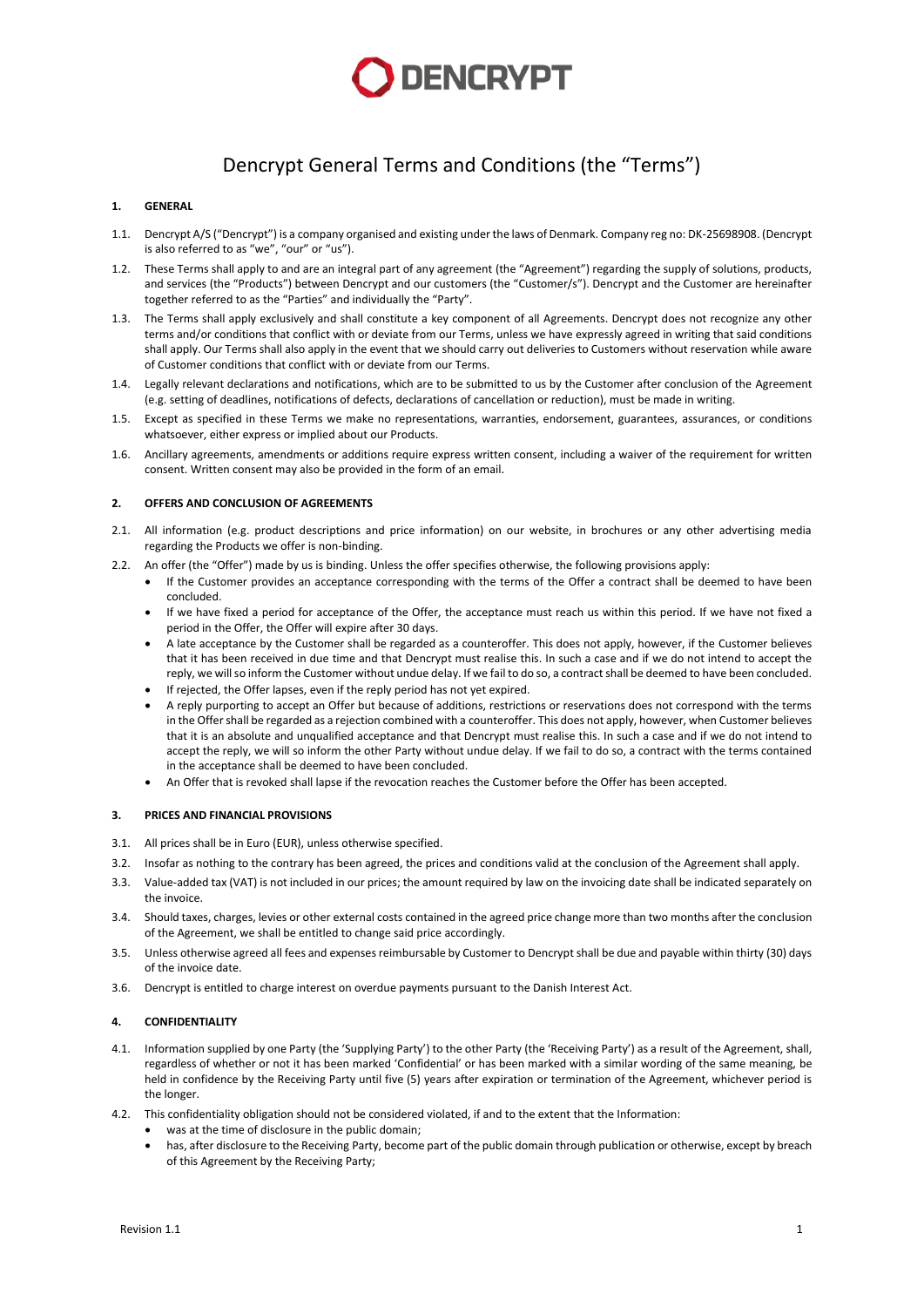

- was in the possession of the Receiving Party at the time of disclosure by the Supplying Party and was not acquired, directly or indirectly, from the Supplying Party;
- was received by the Receiving Party from a third party, provided, however, that such Information was not obtained by the said third party, from the Supplying Party; or
- was disclosed by the Receiving Party due to regulatory or governmental requirements, including but not limited to requirements from patent authorities, or due to a court order.
- obviously not of confidential nature.
- 4.3. If the Receiving Party asserts that its obligation of confidentiality under this Article [4](#page-0-0) does not apply because of an exception to that obligation, the Receiving Party shall have the burden of proving the exception it asserts.
- 4.4. The Customer may not, except as may be required by law, disclose the substance or details of the Agreement with Dencrypt without our prior written consent. In cases in which disclosure is proposed or required by law, the Customer, prior to such disclosure, will notify Dencrypt of the contents of the proposed disclosure and discuss such contents. We shall have the right to make reasonable changes to the disclosure to protect our interests. The Customer shall not unreasonably refuse to include such changes in its disclosure.

## **5. INTELLECTUAL PROPERTY RIGHTS**

5.1. All intellectual property rights, including patents, trademarks, utility models, copyrights, etc. related to the Products are the property of Dencrypt.

#### **6. LICENSE RIGHTS AND RESTRICTIONS ON USE**

- 6.1. Subject to compliance with the Terms in general, we grant to the Customer, non-exclusive, non-transferable licenses to the number of copies of Dencrypt's software Products for which applicable fees have been paid and for the time period specified.
- 6.2. All rights to the licensed software not specifically granted to the Customer are reserved to us or our licensors.
- 6.3. The Customer shall have no right to use any source code of the software.
- 6.4. The Customer shall make no attempt to, and shall not permit any affiliate, authorized user, or third party to make any attempt to:
	- reverse engineer, alter, remove, conceal, or modify any markings or any notice of Dencrypt or our licensors' proprietary rights from any software and shall reproduce all such markings and notices in or on all copies of the software;
		- download, reproduce, copy, republish, alter, adapt, modify, improve, translate or create derivative works from any part of the software or reverse engineer, disassemble, decompile, or otherwise attempt to reveal the trade secrets, know-how or other Intellectual Property Rights underlying the software; or
		- build or support, or assist a third party in building or supporting, products, or services competitive with Dencrypt or our Products
		- use the licensed Products for any purpose other than the intended.

#### **7. LIABILITY**

- 7.1. A Party shall be liable to the other for any direct loss, damage or personal injury caused or contributed by any action or inaction, provided that such action or inaction was the result of negligence or wilful misconduct or omission.
- 7.2. Neither Party including their respective directors, officers and employees shall be held liable for any incidental, indirect or consequential losses or damages, including, but not limited to the loss of opportunity, loss of the use of any data or information supplied hereunder, loss of revenue or profit in connection with or arising out of the Agreement, the services performed by either Party hereunder or the existence, furnishing, functioning, or the other Party's use of any information, documentation or services provided pursuant to the Agreement, even if the Party causing the damage has been advised of the possibility of such damages, unless the damage suffered is due to negligence or wilful misconduct or omission.
- 7.3. The Customer agrees to indemnify, hold harmless and defend Dencrypt against any and all direct out-of-pocket expenses and costs of defence (including reasonable attorneys' fee and witness fees, and legal obligations due to direct damages, demands, actions, liabilities, judgments, fines and amounts paid in court settlements) and any amounts Dencrypt becomes legally obliged to pay because of any claim(s) against it, to the extent that such expenses, costs or claim(s) are caused by the Customer's misuse of the Products.
- 7.4. If Dencrypt intends to claim indemnification under this article, it shall notify the Customer of any loss, liability, damage or expense, or any claim, demand, action, or other proceeding with respect to which Dencrypt intends to claim such indemnification without undue delay. The Customer's indemnity obligations under this article shall not apply to amounts paid in any settlement if effected without the consent of the Customer, which consent shall not be unreasonably withheld or delayed.

#### <span id="page-1-1"></span>**8. TERMINATION FOR CAUSE**

- <span id="page-1-0"></span>8.1. A Party shall have the right to terminate the Agreement if the other Party fails to remedy any material breach within sixty (60) calendar days of receipt by it of a written notice specifying the breach and requiring it to be remedied. For the purposes of this Article [8.1,](#page-1-0) a breach shall be considered capable of remedy if the Party in breach can comply with the provisions in question in all respects other than as to the time of performance.
- 8.2. Termination under this Article [8](#page-1-1) shall be without prejudice to either Party claiming damages to the extent warranted by applicable law.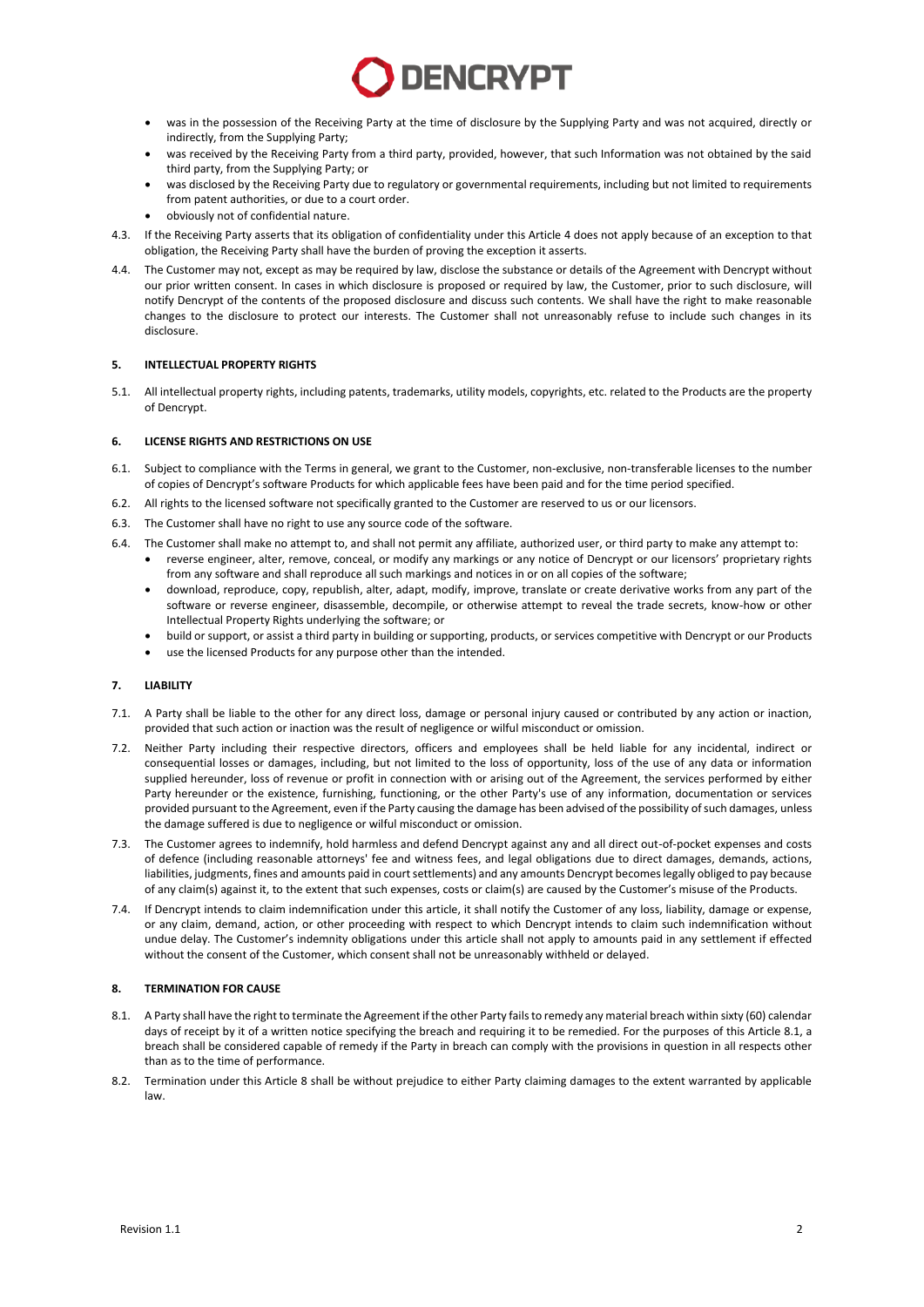# **DENCRYPT**

#### **9. RIGHTS AND PROCEDURE OF TERMINATION/EXPIRATION OF THE AGREEMENT**

9.1. Upon the effective date of termination/expiration the Customer shall return to us everything relating to our solutions and products, and at the same time, we shall return to the Customer all data belonging to the Customer. Furthermore, upon the effective date of termination/expiration, the Customer shall cease all exploitation of our solutions or products, and any activities permitted by the Agreement.

#### **10. ASSIGNABILITY**

- <span id="page-2-0"></span>10.1. The Customer may not assign, sell, or transfer its rights and obligations to any third party without our prior written approval. Such approval shall not be unreasonably withheld.
- 10.2. Any change of control of a Party, either by transfer of shares, mergers or in any other way is excluded from Articl[e 10.1.](#page-2-0)

#### **11. FORCE MAJEURE**

- 11.1. "Force Majeure" means the occurrence of an event or circumstance that prevents or impedes Dencrypt from performing one or more of its contractual obligations. Such events or circumstances shall include: (i) war (whether declared or not), hostilities, invasion, act of foreign enemies, extensive military mobilisation; (ii) civil war, riot, rebellion and revolution, military or usurped power, insurrection, act of terrorism, sabotage or piracy; (iii) currency and trade restriction, embargo, sanction; (iv) act of authority whether lawful or unlawful, compliance with any law or governmental order, expropriation, seizure of works, requisition, nationalisation; (v) plague, epidemic, natural disaster or extreme natural event; (vi) explosion, fire, destruction of equipment, prolonged break-down of transport, telecommunication, information system or energy; (vii) general labour disturbance such as boycott, strike and lock-out, goslow, occupation of factories and premises.
- 11.2. If invoking this Clause Dencrypt is relieved from its duty to perform its obligations under the contract and from any liability in damages or from any other contractual remedy for breach of contract, from the time at which the impediment causes inability to perform, provided that the notice thereof is given without delay. If notice thereof is not given without delay, the relief is effective from the time at which notice thereof reaches the Customer. Where the effect of the impediment or event invoked is temporary, the above consequences shall apply only as long as the impediment invoked impedes our performance. Where the duration of the impediment invoked has the effect of substantially depriving Dencrypt and the Customer of what they were reasonably entitled to expect under the contract, either Party has the right to terminate the contract by notification within a reasonable period to the other Party.

#### **12. EXPORT AND COMPLIANCE WITH LAWS**

- 12.1. Should the Customer wish to export our goods, Customer shall be responsible for adhering to relevant national and international legal requirements and constraints regarding import and export; in particular, Customer shall acquire the necessary export permit at Customer's own risk and expense and carry out all customs formalities necessary for the export and the import of the goods. At Customer's request we shall acquire the necessary export permit and carry out all customs formalities necessary only for the export of the products at Customer's own risk and expense.
- 12.2. Insofar as the Customer's registered business location is outside the EU, our delivery performance obligations are subject to the admissibility of Danish and authoritative international import and export law.
- 12.3. The Customer shall comply with all applicable federal, national, state, provincial, and local laws and regulations including, without limitation, those relating to anti-bribery, corruption, money laundering, improper payments, anti-mafia or anti-terrorist laws, as well as any applicable laws regarding data protection and privacy.

#### **13. ANTI-CORRUPTION**

- 13.1. Each Party undertakes that, at the date of the entering into force of the Agreement, itself, its directors, officers or employees have not offered, promised, given, authorized, solicited or accepted any undue pecuniary or other advantage of any kind (or implied that they will or might do any such thing at any time in the future) in any way connected with the Agreement and that it has taken reasonable measures to prevent subcontractors, agents or any other third parties, subject to its control or determining influence, from doing so.
- 13.2. The Parties agree that, at all times in connection with and throughout the course of the Agreement and thereafter, they will comply with and that they will take reasonable measures to ensure that their subcontractors, agents or other third parties, subject to their control or determining influence, will comply with Part I of the ICC Rules on Combating Corruption 2011, which is hereby incorporated by reference into the Agreement, as if written out in the Agreement in full.
- 13.3. If a Party, as a result of the exercise of a contractually-provided audit right, if any, of the other Party's accounting books and financial records, or otherwise, brings evidence that the latter Party has been engaging in material or several repeated breaches of the provisions of Part I of the ICC Rules on Combating Corruption 2011, it will notify the latter Party accordingly and require such Party to take the necessary remedial action in a reasonable time and to inform it about such action. If the latter Party fails to take the necessary remedial action, or if such remedial action is not possible, it may invoke a defence by proving that by the time the evidence of breach(es) had arisen, it had put into place adequate anticorruption preventive measures, as described in Article 10 of the ICC Rules on Combating Corruption 2011, adapted to its particular circumstances and capable of detecting corruption and of promoting a culture of integrity in its organization. If no remedial action is taken or, as the case may be, the defence is not effectively invoked, the first Party may, at its discretion, either suspend the Agreement or terminate it, it being understood that all amounts contractually due at the time of suspension or termination of the Agreement will remain payable, as far as permitted by applicable law.
- 13.4. Any entity, whether an arbitral tribunal or other dispute resolution body, rendering a decision in accordance with the dispute resolution provisions of the Agreement, shall have the authority to determine the contractual consequences of any alleged noncompliance with this Anti-corruption Clause.